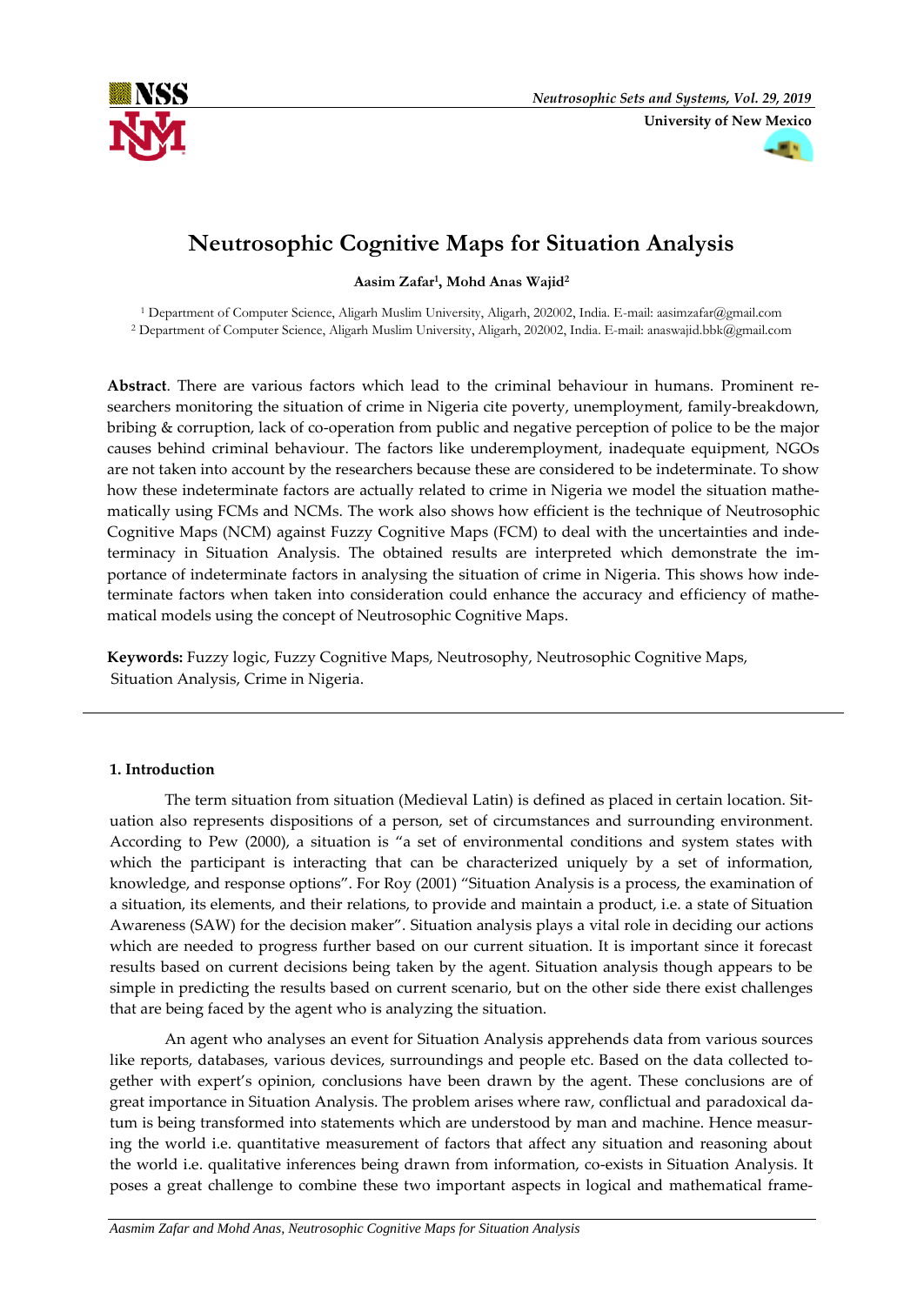works. Hence a framework general enough is needed to take into account various uncertainties and indeterminacies arising during information processing, being done in Situation Analysis.

Netrosophic theory is not limited to the field of situation analysis but it is spreading its wings in various other fields. The researchers around the globe have employed the neutrosophic techniques to solve a number of problems prevailing in current scenario i.e. in [23] [29] [30] it is being used to solve the problem in multi-criteria decision making. In this authors have proposed a hybrid technique to detect disease based on certain criteria. In [28] authors have used Bipolar neutrosophic sets in solving the multi-attribute decision making problem. The applications of neutrosophy is not confined as the authors in [24] [25] have used this to obtain solutions to a given mathematical problem. In [24] it is used to find an optimal solution to a given linear programming problem and in [25] it is used in solving the differential equation in neutrosophic environment. In [26] authors have used neutrosophic time series in forecasting the different phenomenon happening all around us. Authors in [27] have used neutrosophic sets in understanding and enhancing the supply chain sustainability in current scenario. The proposed approach claims to be efficient in solving decision making problems while meeting the supply chain sustainability requirement. Authors in [31] have used IoT and Fog computing to propose a health care system for the prediction and diagnosis of diseases. For this purpose they have introduced a neutrosophic multi-criteria decision making technique. The above work by prominent researchers proves that the application of neutrosophic theory in various fields of research is the need of the hour. Some of the problems are discussed below:

#### *1.2 Obstacles in situation analysis*

A lot of hurdles exist in prediction and estimation of Situation Analysis described by Anne-Laure Jousselme and Patrick Maupin (2004). These hurdles comprises of ontological limits i.e. due nature of objects, epistemic limits that originate because of cognitive limitation of agents, anarchy when situation is not governed by law, ignorance, vagueness of concepts, Chance and Chaos as per exact estimation is sought, data ignorance and of course uncertainty which is an unavoidable obstacle. Indeterminacy arises from paradoxical conclusions to a given inference from impossible physical measurements. Uncertainty is regarded as discoloration of information, as misconception in measurement and does not rely on state of mind. G´erald Bronner a sociologist (1997) regards uncertainty as a mind's state that depends on our potential to bypass it. He proposes two types of uncertainties: uncertainty in finality (or uncertainty in material) and uncertainty of sense. The first one is defined as "state of mind of a person, who wants to achieve a desire, and is in opposition with the open possibilities" (e.g. Will my rail ticket get confirm?) or it is our understanding of the world, whereas the other one is "state of a person where a part or whole of its system of representation is deteriorated or may be" or it refers to the representation of the world. Agents in situation analysis tackle with uncertainty of sense (i.e. data driven) and uncertainty in finality (i.e. goal driven) from the bottom-up and the top-down perspective respectively.

The rest of this paper is organized as follows: Section 2 presents related work. Section 3 gives a brief description of proposed solution. In section 4 we illustrate proposed work. Section 5 interprets the results obtained. In section 6 we have compared previous solution to proposed work and section 7 concludes the work.

#### **2 Related works**

 A lot of research work is carried out by the researchers where they needed modelling of real life situations and representing them mathematically for interpretation and drawing conclusions. We present the work done by well-known researchers in this field. Igor Bagány and Márta Takács [12] explored the correlations among various factors being involved in education system so that its functionality can be modelled. It is being done to effectively examine various education systems. Here authors have employed fuzzy cognitive map (FCM) technology, since it aids in determining qualitative illus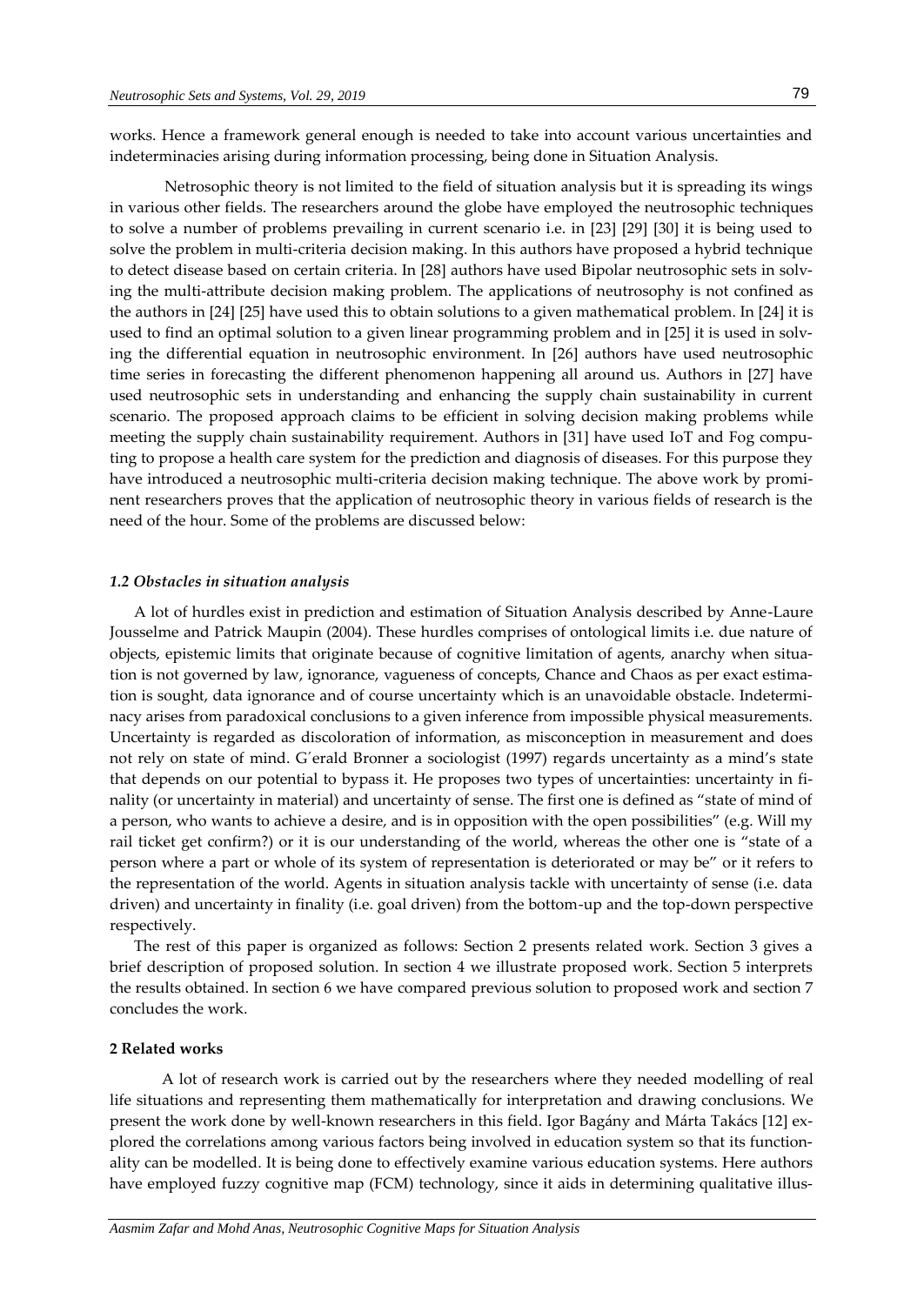tration of the relationships and parameters. C. Enrique Peliez and John B. Bowles [13] seek to determine the behavior of a system in case of device failure. It requires the combination of various tasks by the expert to choose components for the purpose of analysis, find out failure modes, predict effects and put forward the corrective actions etc. Fuzzy Cognitive Maps and Fuzzy Set Theory provide foundation for automating the reasoning that is required to do a Failure Modes Effects Analysis on a system. The information processing model described by G. Jiang et al. [14] is cantered on the cognitive behavior of human brains. They have recommended two ways of modelling situation cognitively, which are representation and reasoning about Situation Analysis with ontology and using fuzzy cognitive maps (FCM) to develop a Situation Analysis model. Mentioned work done by prominent authors revolves around the factors which govern a particular situation, they accordingly have simulated behavior of the system. This shows that factors or sources play an important role in describing the situation and accordingly system is modelled and various inferences are drawn. If all the factors are not taken into consideration the results can be fatal. Almost all work by researchers in analyzing a situation employs Fuzzy Cognitive Maps (FCMs) introduced by B. Kosko [11]. These fuzzy structures resemble neural networks and mathematically model complex systems where situation analysis is needed. We briefly describe the FCM in the next section.

Though all the above mentioned approaches have significantly achieved wonderful results but these all lack somewhere in considering the indeterminate factors while modelling the situation. These indeterminate factors are of same importance as the determinate factors. When all these are taken into consideration it would aid in achieving the desirable goals. Later in the paper it is being proved mathematically.

#### *2.1 Fuzzy Cognitive Maps*

 Fuzzy Cognitive Map (FCM) is a directed graph introduced by Bart Kosko [11]. Nodes are represented as concepts and relationship among them as edges. It portrays relationship among concepts. FCMs with weights assigned to the edges are in the set {-1, 0, 1} are known as simple FCMs. Let us assume that C<sub>1</sub>,…., C<sub>n</sub> are the nodes of FCM. Using edges e<sub>ij</sub>∈ {0, 1, -1}, a graph that is directed is drawn. The matrix E where  $E = (e_{ij})$  is called the adjacency matrix (connection matrix) of the Fuzzy Cognitive Map. Fuzzy cognitive maps (FCMs) are employed in case of unsupervised data. FCMs perform on expert's opinion. FCMs are used to model the world as the set of different classes together with the relationship among these classes. An edge that is directed from concept  $C_i$  to  $C_j$  ascertains the extent of  $C_i$ causing Cj. FCMs aid in modeling various problems varying from socio-economic to popular political developments etc. The edges  $e_{ij}$  are in the set [-1, 0, 1],  $e_{ij} = 0$  shows that casualty is absent,  $e_{ij} > 0$  shows that C<sub>j</sub> increments as C<sub>i</sub> gets incremented (or C<sub>j</sub> decrements as C<sub>i</sub> decrements), e<sub>ij</sub>< 0 shows negative causality i.e.  $C_i$  gets decremented as  $C_i$  decrements (or  $C_i$  increments as  $C_i$  gets decremented). Now let us consider a real life situation to further understand the application of FCM in Situation Analysis.

#### *2.2 Application of FCM in Situation Analysis*

 To analyze the situation we have taken into consideration the factors nourishing crime in Nigeria, put forward by various researchers. Anthony Abayomi Adebayo [17] has examined the increasing wave of crime in Nigeria. Study reveals that factors such as inadequately equipped police, unemployment, and breakdown of family values, poverty, Bribery and corruption have made it difficult to prevent and control crime in Nigeria. Ime Okon Utuk [19] has studied the effect of NGO on economic development which in turn has effect on crime. Recent facts from the 'Nigeria Economic Report' of World Bank [20] reveal that the challenge to country's employment is more in line with underemployment than unemployment. Taking into account all factors which nourish crime in Nigeria, a representational model has been shown in following figure 1.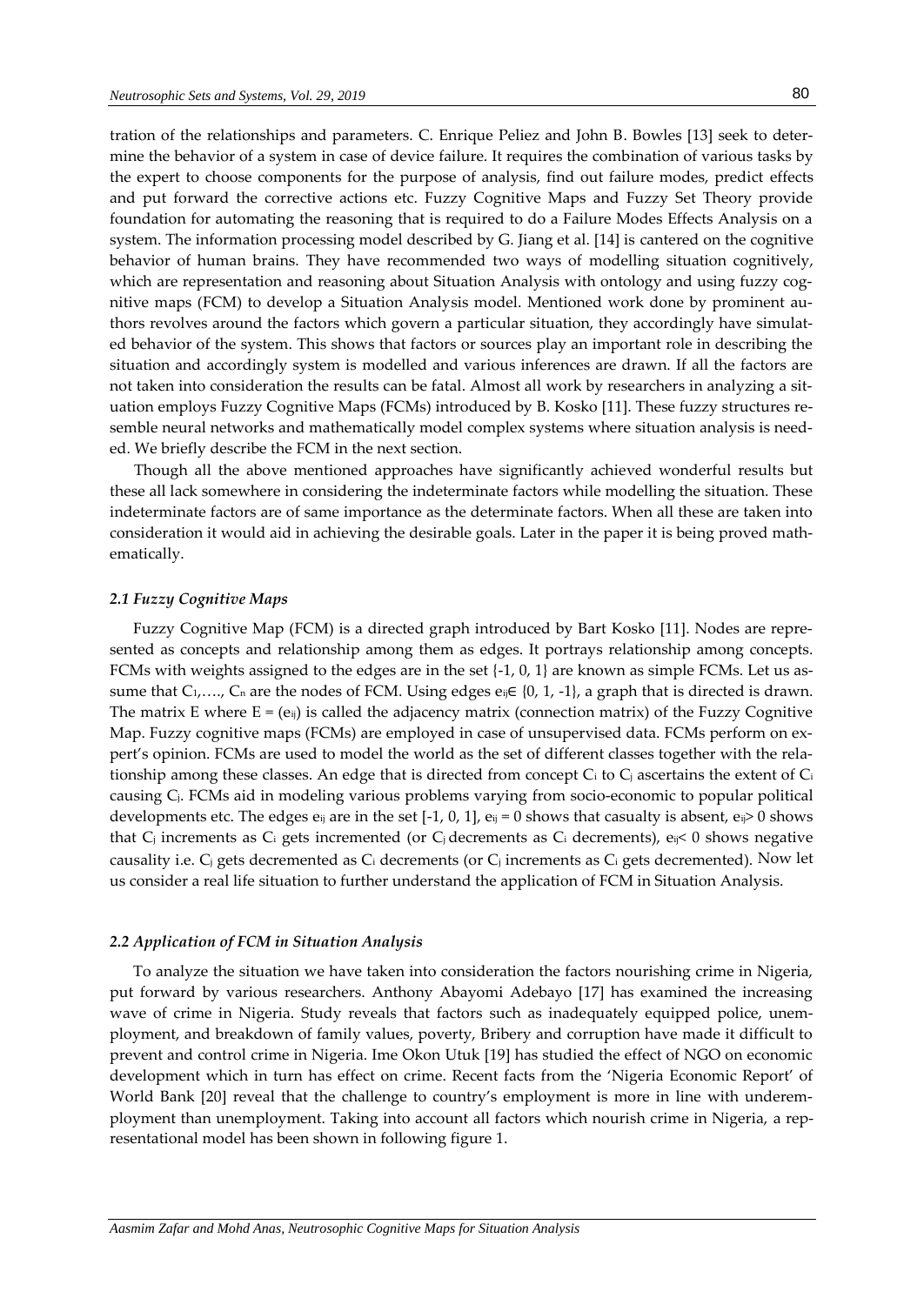

**Figure 1: Factors effecting crime** 

Let us consider the following nodes:

*I Crime H NGOs G Underemployment*  $F = Bribery \& \_ corruption$ *E Family breakdown* \_ *D Unemployment C Poverty*  $\Box$  *negative*  $\Box$  *perception*  $\Box$  *of*  $\Box$  *police*  $B = Lack \ of \ \_ co-operation \_ from \ \ public \ \&$ A = Inadequate\_equipment

These factors govern a situation that is being analyzed by the agent. In Situation Analysis using FCMs, experts present their views about the existence of relationship or non-existence of relationship. Based on the expert's opinion together with his own knowledge, agent draws the inferences. Now we model the problem of crime prevailing in Nigeria by using the technique of FCM in the following figure 2.



**Figure: 2** An instance of FCM model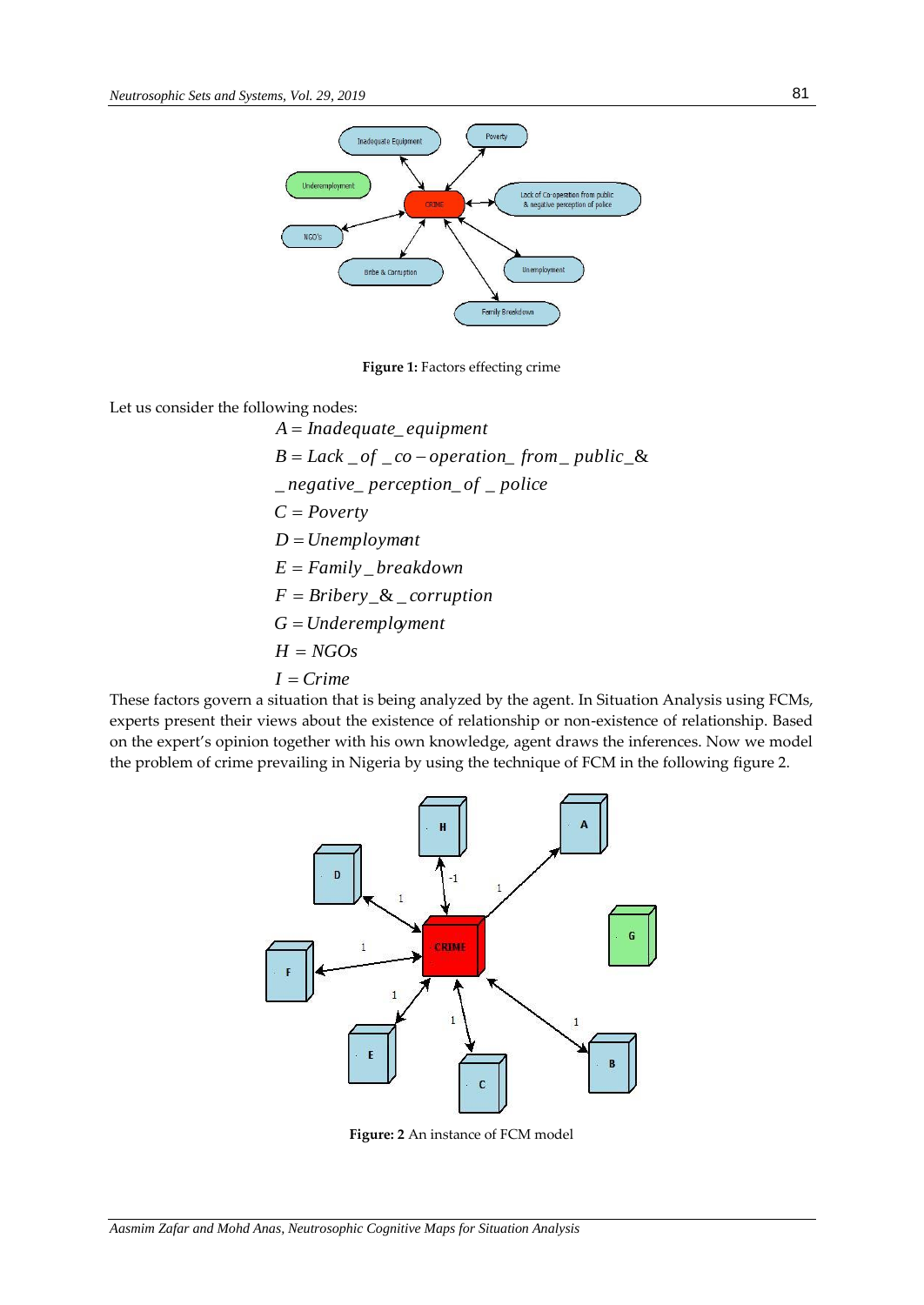Here casual increase (or decrease) of A increases (or decreases) I and is marked with "1" as allowed in FCMs. Similarly casual increase (or decrease) of H decreases (or increases) I and is marked with "-1". As indicated in above figure neither anything about the effect of G on I, D on G, nor G on E is mentioned. The Fuzzy Adjacency matrix (E) that is the representation of above Situation is presented in Figure 3.

|  |  |  |  | $0 \quad 1 \quad 1 \quad 1 \quad 1 \quad 1 \quad 0 \quad -1 \quad 1)$  |  |
|--|--|--|--|------------------------------------------------------------------------|--|
|  |  |  |  | $1 \t0 \t0 \t0 \t0 \t0 \t0 \t0 \t0$                                    |  |
|  |  |  |  | $1 \t0 \t0 \t0 \t0 \t0 \t0 \t0 \t0$                                    |  |
|  |  |  |  | $1 \t 0 \t 0 \t 0 \t 0 \t 0 \t 0 \t 0 \t 0$                            |  |
|  |  |  |  | $E = \begin{bmatrix} 1 & 0 & 0 & 0 & 0 & 0 & 0 & 0 & 0 \end{bmatrix}$  |  |
|  |  |  |  | $1 \t0 \t0 \t0 \t0 \t0 \t0 \t0 \t0$                                    |  |
|  |  |  |  | $0 \t 0 \t 0 \t 0 \t 0 \t 0 \t 0 \t 0 \t 0$                            |  |
|  |  |  |  | $\begin{vmatrix} -1 & 0 & 0 & 0 & 0 & 0 & 0 & 0 & 0 \end{vmatrix}$     |  |
|  |  |  |  | $\begin{array}{ccccccccc}\n0 & 0 & 0 & 0 & 0 & 0 & 0 & 0\n\end{array}$ |  |

**Figure: 3** Related connection matrix of the graph in Figure 1

Suppose we have taken the state vector X<sub>1</sub> i.e.  $X_1 = \begin{pmatrix} 1 & 0 & 0 & 0 & 0 & 0 & 0 & 0 & 0 \end{pmatrix}$ . Now we will see its effects on E. The following resultant vector is obtained after thresholding and updating. The symbol '→' symbolizes the updating and thresholding of the resultant vector.

 $X_1E = \begin{pmatrix} 0 & 1 & 1 & 1 & 1 & 1 & 0 & -1 & 1 \end{pmatrix} \rightarrow \begin{pmatrix} 1 & 1 & 1 & 1 & 1 & 1 & 1 & 0 & 0 & 1 \end{pmatrix} = X_2$  $X_2E = (6 \quad 1 \quad 1 \quad 1 \quad 1 \quad 1 \quad 0 \quad -1 \quad 1) \rightarrow (1 \quad 1 \quad 1 \quad 1 \quad 1 \quad 1 \quad 0 \quad 0 \quad 1) = X_2$ 

Thus crime has affect or is affected by lack of co-operation from public & negative perception of police, poverty, unemployment, family breakdown, bribing & corruption but underemployment, Inadequate equipment, NGOs are absent in this plot. This means crime flourishes with lack of co-operation from public & negative perception of police, poverty, unemployment, family breakdown and bribing & corruption. The state vector gives fixed point.

#### *2.3 Role of Indeterminacy in Situation Analysis*

Practically speaking, when Situation Analysis is being done in real life, the unpredictability and indeterminacy of things happening in life, affects every sphere almost as determined factors. It is a restriction of mathematical modeling that it assigns weightage to only known concepts; and is unconcern about indeterminate relationships between concepts; thereby our views are sometimes biased and skewed. Keeping in mind all factors we present an indeterminate model. Authors Anne-Laure Jousselme and Patrick Maupin [3] have studied situation analysis, various obstacles, governing principles and methods. Authors have described Kripke model [16] that assumes  $\phi$  to be a propositional atom. This *model* is represented by triple structure*<S, Π, R>*where

- *S* is collection of worlds which is non-empty;
- $I: S \rightarrow (\phi \rightarrow \{0,1\})$  represents truth assigned to atoms of world;
- $R \subseteq S \times S$  is the accessibility relation.

Here'*0','1'* represents 'True' , 'False'.

Authors have introduced Neutrosophy in Kripke model [16] and presented a new model that has taken into account the indeterminacy. Earlier in Kripke model  $'\phi'$  can only have TRUE or FALSE as values. In Neutrosophic logic '  $\phi$  'can be True (*T*%), False (*F*%) and Indeterminate (*I*%). Therefore '  $\phi$  ' is having triplet of truth values referred to as *neutrosophical values*.

Indeterminacy plays a crucial role in real life as stated by W. B. Vasantha Kandasamy [5][3], therefore when Situation Analysis is being done using FCMs, it does not reflect the true picture since fuzzy theory evaluates the existence or non-existence of associateship but it has failed to attribute the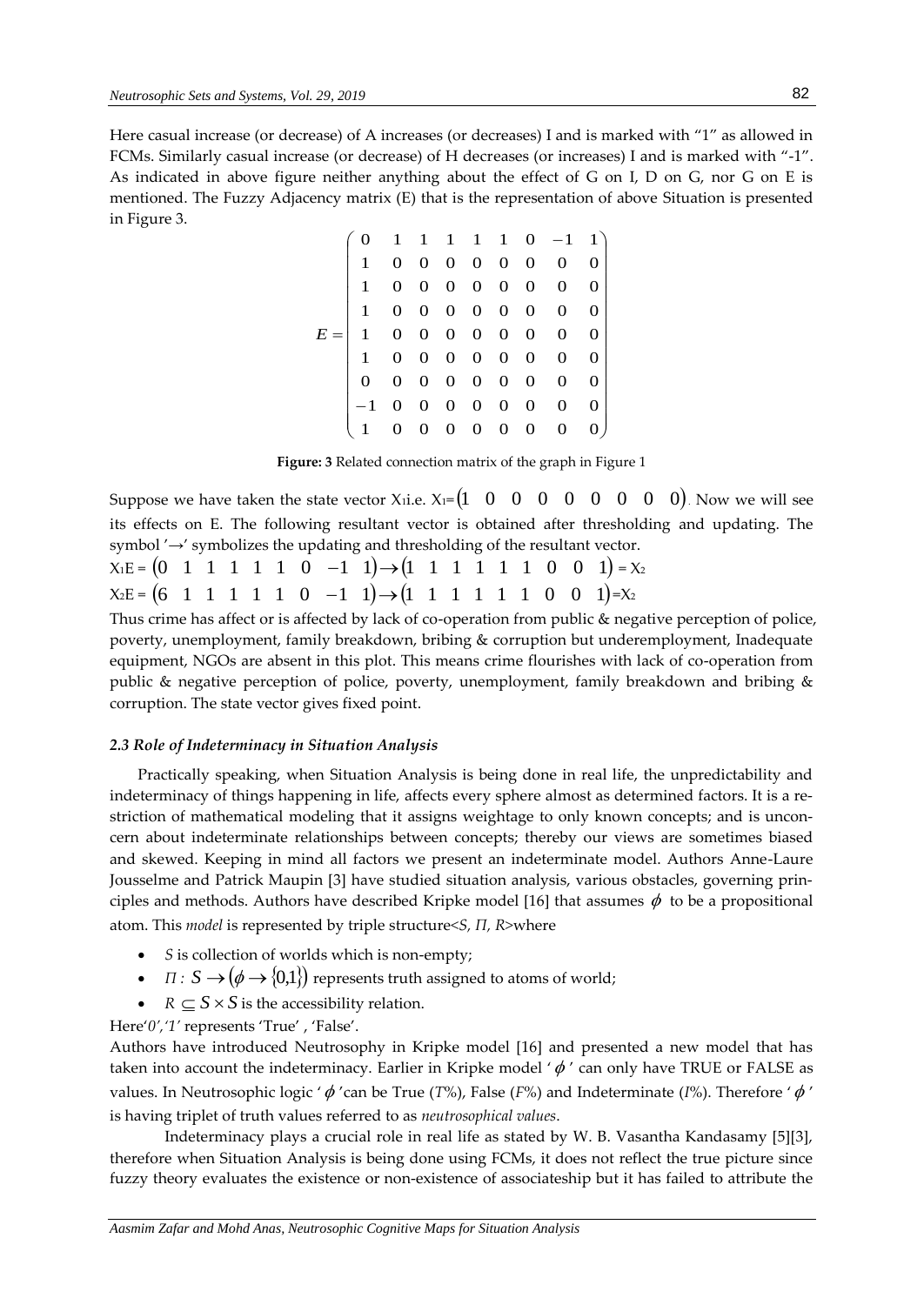indeterminate relations among concepts. Therefore in Situation Analysis, when data under scrutiny contains concepts which are indeterminate, we are not able to formulate mathematical expression using FCMs.

#### **3 Proposed Solution**

The proposed solution to indeterminacy uses the concept of Neutrosophic Cognitive Map (NCMs). It is a technique in Neutrosophy introduced by W. B. Vasantha Kandasamy [5]. The concept of Neutrosophic logic introduced by Florentine Smarandache [6 - 8], which is a merger of the fuzzy logic together with the inclusion of indeterminacy. When data under scrutiny contains concepts which are indeterminate, we are not able to formulate mathematical expression. Presentation of Neutrosophic logic by Florentine Smarandache [6][7][8] has put forward a panacea to this problem. It is the reason Neutrosophy has been introduced as an additional notion in Situation Analysis. Fuzzy theory evaluates the existence or non-existence of associateship but it has failed to attribute the indeterminate relations among concepts. Therefore one can say that the indeterminate situation together with fuzzy will result in Neutrosophic logic. Further we have employed Neutrosophic Cognitive Maps (NCMs) in place of Fuzzy Cognitive Maps (FCMs) to represent the real life situation in Situation Analysis. Earlier researches in Situation Analysis have not included the indeterminacy which is a part and parcel of real life. Hence when working on Situation Analysis, indeterminacy need to be considered. Contemplating the importance of indeterminacy we propose to use NCM in Situation Analysis.

#### **4 Proposed Work**

This research work assesses the power of Neutrosophic logic proposed by Florentin Smarandache to tackle hindrances encountered while performing Situation Analysis. An agent observing a scene for situation analysis gathers information from various sources. Here agent tries to reach at the level where he can make decisions about the situation under consideration*.* While dealing with unsupervised data there always comes a point where no relation can be determined among the concepts. Here person faces Neutrosophic questions like "can you find any relation among concepts" or "are you not in a position to determine any relationship among concepts" and so on. In this way we try to introduce an idea of indeterminacy to them. We have underlined one basic principle that guides the modernization in Situation Analysis by introducing the concept of uncertainty by A.L. Jousselme et al. [15].

## *4.1 Stating uncertainty*

- a. Uncertainty as a mind state refers to an agent not having enough information to make a decision i.e. "Agent is not sure about the object".
- b. Uncertainty as a tangible feature of information representing the loopholes of perception system i.e. "The dimension of this object is uncertain".

#### *4.2 Methodology used in proposed work*

 Now indeterminacy has been introduced in Fuzzy Cognitive Maps (FCMs) and the generalized structure so obtained is referred as Neutrosophic Cognitive Maps (NCMs) by W. B. Vasantha Kandasamy [5]. NCM is a neutrosophic directed graph (a directed graph with dotted edge representing indeterminacy) with concepts represented as nodes of the directed graph and relationship or indeterminacy as edge of the graph. Let us suppose  $C_1$ ,  $C_2$ ,......, $C_n$  are n nodes from Neutrosophic vector space V. The nodes of graph are represented by  $(x_1, x_2, \ldots, x_n)$  where  $x_i$ 's can be'0' or '1' or 'I' (I shows indeterminacy) where  $x_i = 1$  indicates the ON state of the node whereas  $x_i = 0$  indicates the OFF state and  $x_i=I$  indicates the indeterminate state of node in that situation. Suppose  $C_i$  and  $C_j$  are two nodes in this model (NCM), a directed edge from  $C_i$  to  $C_j$  represents the relationship of  $C_i$  and  $C_j$ . The edges of directed graph in NCM are weighted having value in set  $\{-1, 0, 1, 1\}$ . When  $e_{ij}$  is the weight assigned to the directed edge from C<sub>i</sub> to C<sub>j</sub> then if the value of  $e_{ij}$  is '0' it shows C<sub>i</sub> does not affect C<sub>j</sub>, it is '1' repre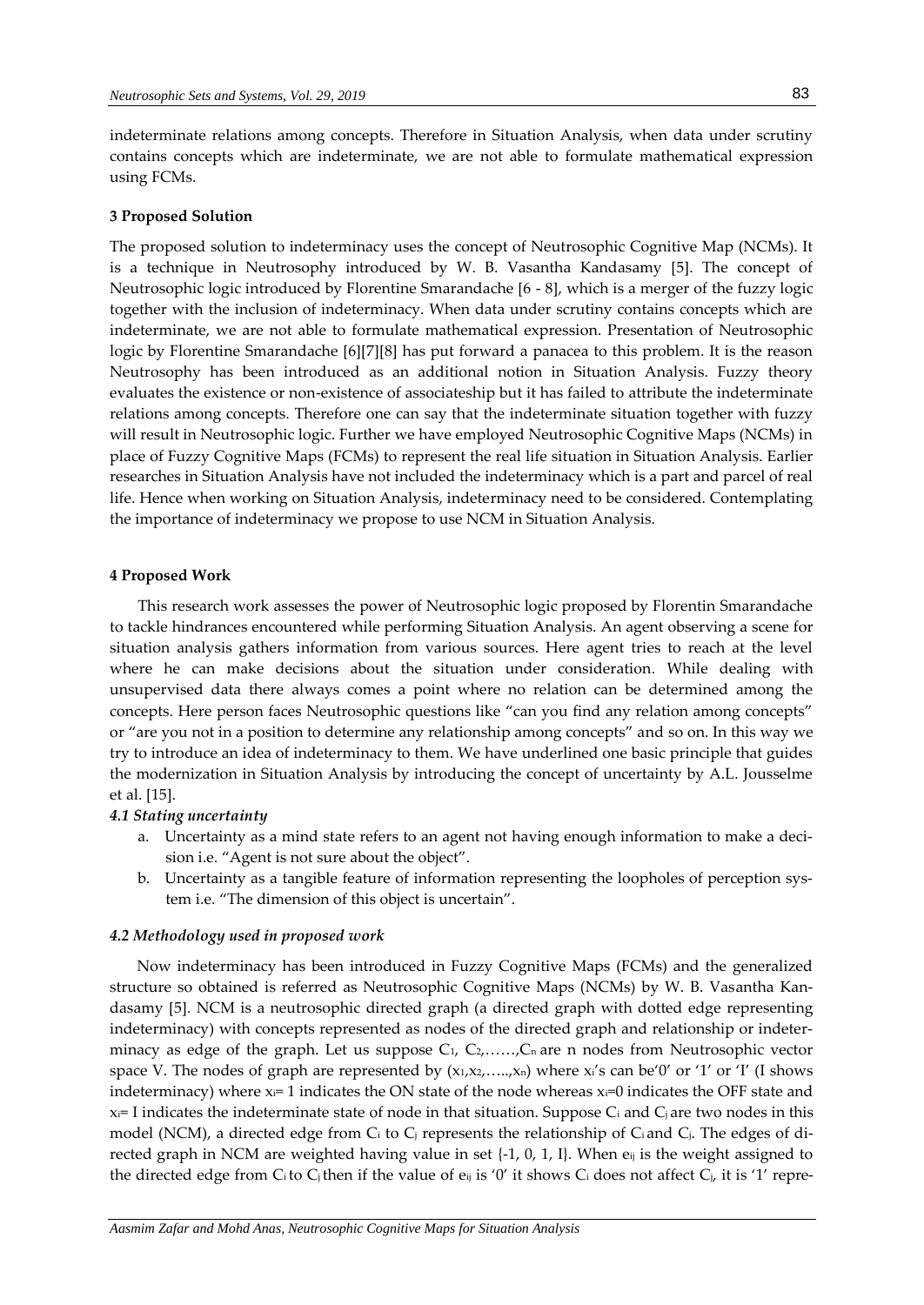senting increase (or decrease) of C<sub>i</sub> leads to increase (or decrease) of C<sub>i</sub>, when it is '-1' representing increase (or decrease) of  $C_i$  leads decrease (or increase) of  $C_j$  and when the value is 'I' it shows effect of C<sub>i</sub> on C<sub>j</sub> is indeterminate. These NCMs are called simple NCMs. Let N (E) be a matrix defined as N (E)  $=$  (e<sub>ij</sub>) then N (E) is called as Neutrosophic adjacency matrix.

#### *4.3 Reformulating Problems encountered in Situation Analysis using NCM*

Now we present a graphical model of situation by considering the factors which nourish crime in Nigeria. This was earlier represented by FCM. The recent facts from the 'Nigeria Economic Report' of World Bank [20] reveal that employment challenge faced by the country is more in line with underemployment than presumed unemployment. Furthermore Adeleke Adegbami [18] has concluded that effect of underemployment causes same level of anxiety as unemployment itself. The workers who are underemployed are not provided with the opportunities to utilize their educational qualification, experience and skills that they possess. They assume that their ability and capability are not up to the mark with the work they are assigned to. Therefore these workers experience lower job satisfaction and get frustrated. This can be referred to as disguised unemployment. Further Kimberly Amadeo a U.S. Economy expert [21] has studied underemployment and its effects on poverty and found that underemployment leads to higher levels of poverty. Hence underemployment has indeterminate relationship with crime which is being shown in NCM but not in FCM. Now we include indeterminacy in Figure 1. Dotted lines represent indeterminate relation between the nodes.



**Figure: 4** Factors effecting crime and indeterminate relations

Now we reformulate previous logic of FCM used in analyzing the situation into NCM in Figure 5.



**Figure: 5** An instance of NCM model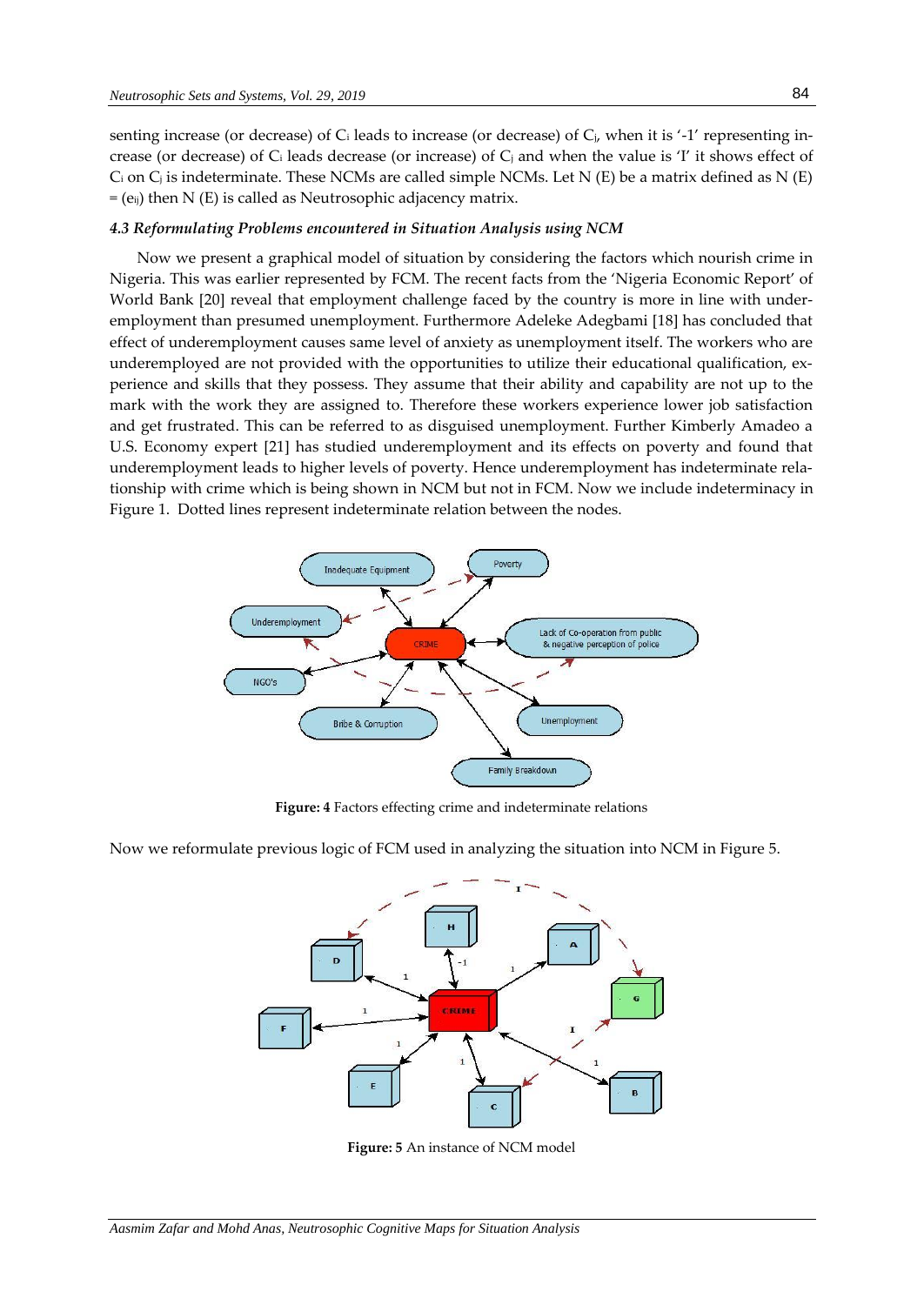Neutrosophic Cognitive Maps not only represent the existence or non-existence of relationship among concepts but also represent indeterminate relations among the concepts as shown above. Further we represent Neutrosophic Augmented Matrix N (E) in Figure 6.

| $N(E)= \left( \begin{array}{cccccccc} 0&1&1&1&1&1&0&-1&1\ 1&0&0&0&0&0&0&0&0\ 1&0&0&0&0&0&0&0&0\ 1&0&0&0&0&0&1&0&0\ 1&0&0&0&0&0&0&0&0\ 1&0&0&0&0&0&0&0&0\ 0&0&I&I&0&0&0&0&0\ 0&0&I&I&0&0&0&0&0\ 1&0&0&0&0&0&0&0&0\ 1&0&0&0&0&0&0&0&0\ \end{array} \right)$ |  |  |  |  |  |
|-----------------------------------------------------------------------------------------------------------------------------------------------------------------------------------------------------------------------------------------------------------|--|--|--|--|--|
|                                                                                                                                                                                                                                                           |  |  |  |  |  |

**Figure: 6** Related connection matrix to the graph in Figure 5.

Earlier we have studied effect of  $X_1$  on E. Now we will try to find what effect does  $X_1 = \begin{pmatrix} 1 & 0 & 0 & 0 & 0 & 0 & 0 & 0 \end{pmatrix}$  has on N (E). After resultant vector is updated and thresholded we have the following.

 $X_1 N(E) = (0 \quad 1 \quad 1 \quad 1 \quad 1 \quad 1 \quad 0 \quad -1 \quad 1) \rightarrow (1 \quad 1 \quad 1 \quad 1 \quad 1 \quad 1 \quad 0 \quad 0 \quad 1) = X_2$  $X_2 N(E) = (6 \quad 1 \quad 1 \quad 1 \quad 1 \quad 1 \quad 1 \quad 1 \quad -1 \quad 1) \rightarrow (1 \quad 1 \quad 1 \quad 1 \quad 1 \quad 1 \quad 1 \quad 1 \quad 0 \quad 1) = X_3$  $X_3 N(E) = (6 \quad 1 \quad 1+I \quad 1+I \quad 1 \quad I \quad 1 \quad -1 \quad 1) \rightarrow (1 \quad 1 \quad 1 \quad 1 \quad 1 \quad 1 \quad I \quad 0 \quad 1) = X_3$ 

The symbol '→' represents the thresholded and updated resultant vector. This shows that crime has affect or is affected by lack of co-operation from public & negative perception of police, poverty, unemployment, family breakdown, bribing & corruption and the factor underemployment is indeterminate to crime. However results obtained using FCM show as if there is no effect of underemployment on crime. Hence NCMs are better than FCMs in analyzing situation in Situation Analysis.

#### **5 Interpretations of the Results Obtained Using FCM and NCM**

Work done in Situation Analysis earlier was based on FCMs. FCMs do not consider indeterminate relations. Since in situation analysis there is uncertainty of sense i.e. data driven (bottom-up perspective) together with uncertainty in finality i.e. goal driven (top-down perspective) which comes as a challenge to the agent. It is a limitation in FCMs modeling that only assigns weightage to known concepts and unconcern about indeterminate relationships between concepts; thereby our views are sometimes biased and skewed. Further with NCMs we include indeterminacy in FCMs. Now experts face Neutrosophic questions like "Is there any relationship among concepts?" or "Are you not in a state to determine any relation among concepts?" and so on. In this way they get familiar with the idea of indeterminacy. The problem formulated by FCM is considered and we reformulate questionnaire in different format so that the experts are allowed to answer like "the relationship among certain concepts is indeterminable or not known". On the grounds of expert's opinion together with the notion of indeterminacy a model is obtained which is referred to as Neutrosophic model. The result obtained is mentioned in the table below:

| Table 1. Results obtained from Few and NCW |                                       |  |  |  |  |
|--------------------------------------------|---------------------------------------|--|--|--|--|
| Effect of $X_1$ on E using FCM             | Effect of $X_1$ on $N(E)$ using NCM   |  |  |  |  |
| $(1 \t1 \t1 \t1 \t1 \t0 \t0 \t1)$          | $(1 \t1 \t1 \t1 \t1 \t1 \t1 \t0 \t1)$ |  |  |  |  |

**Table 1:** Results obtained from FCM and NCM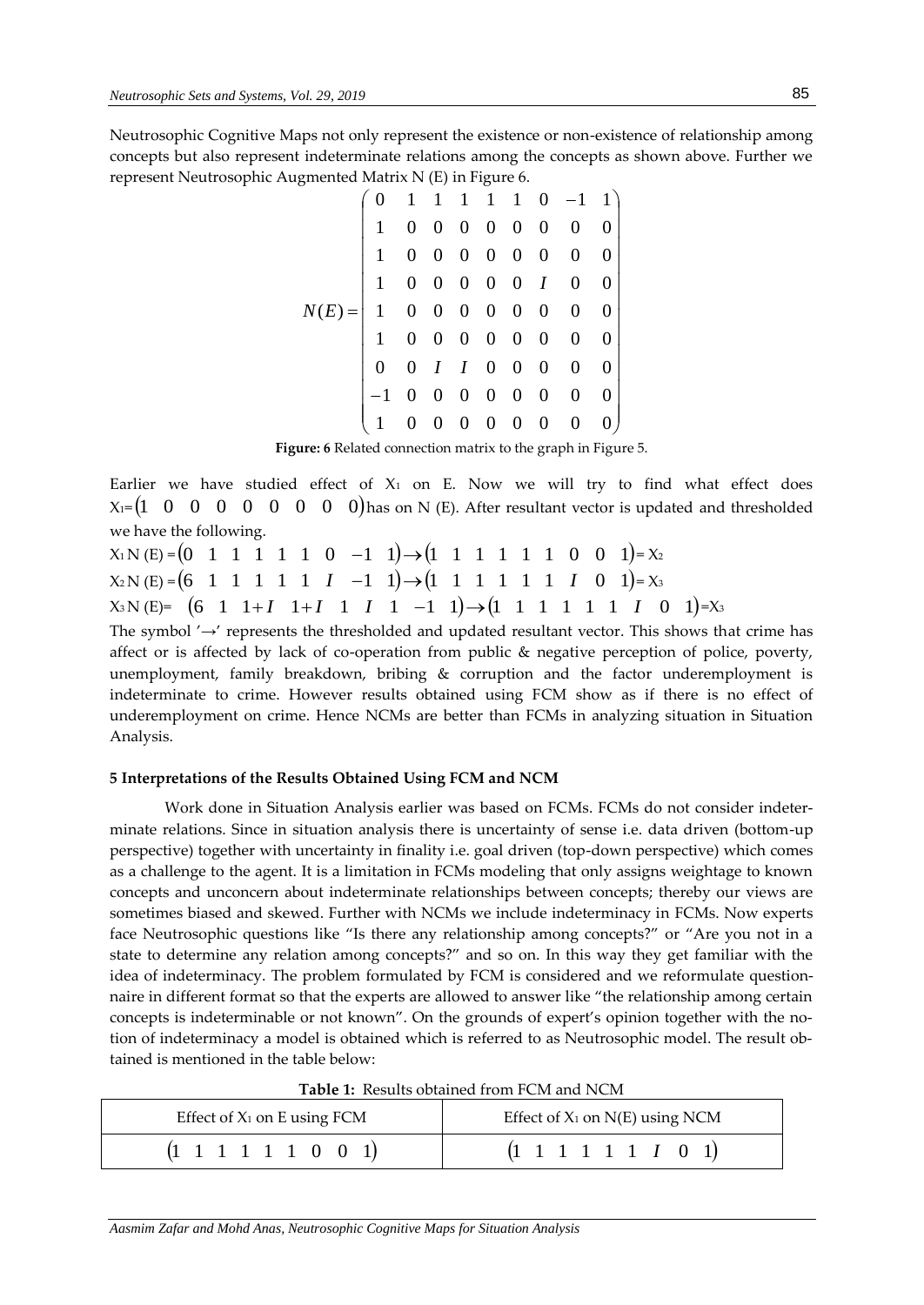Earlier when problem was formulated using FCM we got resultant vector as  $(1 \quad 1 \quad 1 \quad 1 \quad 1 \quad 0 \quad 0 \quad 1)$  where A was ON state which shows that crime in ON state affects or is affected by lack of co-operation from public & negative perception of police, poverty, unemployment, family breakdown, bribing and corruption, but underemployment, Inadequate equipment, Non-Governmental Organization (NGOs) are absent in this plot. The sate Vector leads to a fixed point. But in real life underemployment has effect on crime. We have employed Neutrosophic Cognitive Maps (NCMs) in place of Fuzzy Cognitive Maps (FCMs) to represent the real life situation in Situation Analysis. When indeterminacy is included and Neutrosophic Adjacency Matrix is formulated, we again studied the effect of factors on crime. This time the resultant vector is  $(1 \ 1 \ 1 \ 1 \ 1 \ 1 \ 1 \ 0 \ 1)$ . This clearly shows that crime is affected by lack of co-operation from public & negative perception of police, poverty, unemployment, family breakdown, bribing and corruption, but underemployment is indeterminate to crime. In FCMs, the values assigned to edges of graph are the results of knowledge and experience possessed by the expert. These values are functions of engineering judgments and common sense. Moreover in FCM structure the parameters are tunable. Now as FCMs are replaced by NCMs, we allow the experts to make statement of indeterminacy among concepts. If FCM is employed, these edges do not get any value except a '0' but in case of NCM, certainly they do have a weight 'I'; an element of indeterminacy.

#### **6 Proposed Solution versus Previous Solution**

The work done earlier in the field of Situation Analysis has not included the indeterminacy which could occur in modeling the situation. In parameter analysis of educational model only factors which have effect or no effect are considered. The experts are put forward with questions like "this factor affects another or not?" the expert responds with positive, negative or absence of impacts, but indeterminacy of impacts is not taken into consideration. In Failure Mode Effect Analysis nothing about the uncertainty of system design is mentioned. In contrast uncertainty in system design is of much importance since changes In Design of the system under consideration will have corresponding changes in the modes of failure of the system. In Information Processing Model Fuzzy Cognitive Maps (FCMs) are used for acquisition of causal knowledge and guide the reasoning process. Indeterminate relations are not considered. Taking indeterminacy into account; improves the evaluation and hence valid inferences are drawn. Now further modeling the situation using Neutrosophic Cognitive Maps (NCMs) allow us to model indeterminacy. In this model experts face Neutrosophic questions like "is there any relation among concepts" or "are you not in a state to determine any relation among concepts and so on". These questions led to the introduction of indeterminacy to the experts. The problem formulated by FCM is considered and we reformulate questionnaire in different format so that the experts are allowed to answers like "the relationship among certain concepts is indeterminable or not known". On the grounds of opinion of the expert together with the notion of indeterminacy, we have obtained the Neutrosophic model.

#### **7 Conclusion**

One of the great scientists Albert Einstein [22] quoted, "**So far as the laws of mathematics refer to reality, they are not certain. And so far as they are certain, they do not refer to reality**". Earlier used FCM technique does not take into account indeterminacy. When unsupervised data is analyzed we are not in a position to say anything for certain. At some point of time we come across the indeterminacy of facts when analyzing the unsupervised data. The only powerful tool that aids in understanding and applying the concept of indeterminacy is the notion of Neutrosophy. This paper discusses NCM technique and a comparison with FCM is presented. The presented Neutrosophic Cognitive Map approach in analyzing the situation has led to the inclusion of indeterminacy in Situation Analysis and gives a better understanding of how indeterminacy plays a vital role in this field. By exploring various concepts and relationships among them, NCM is designed and corresponding Neutrosophic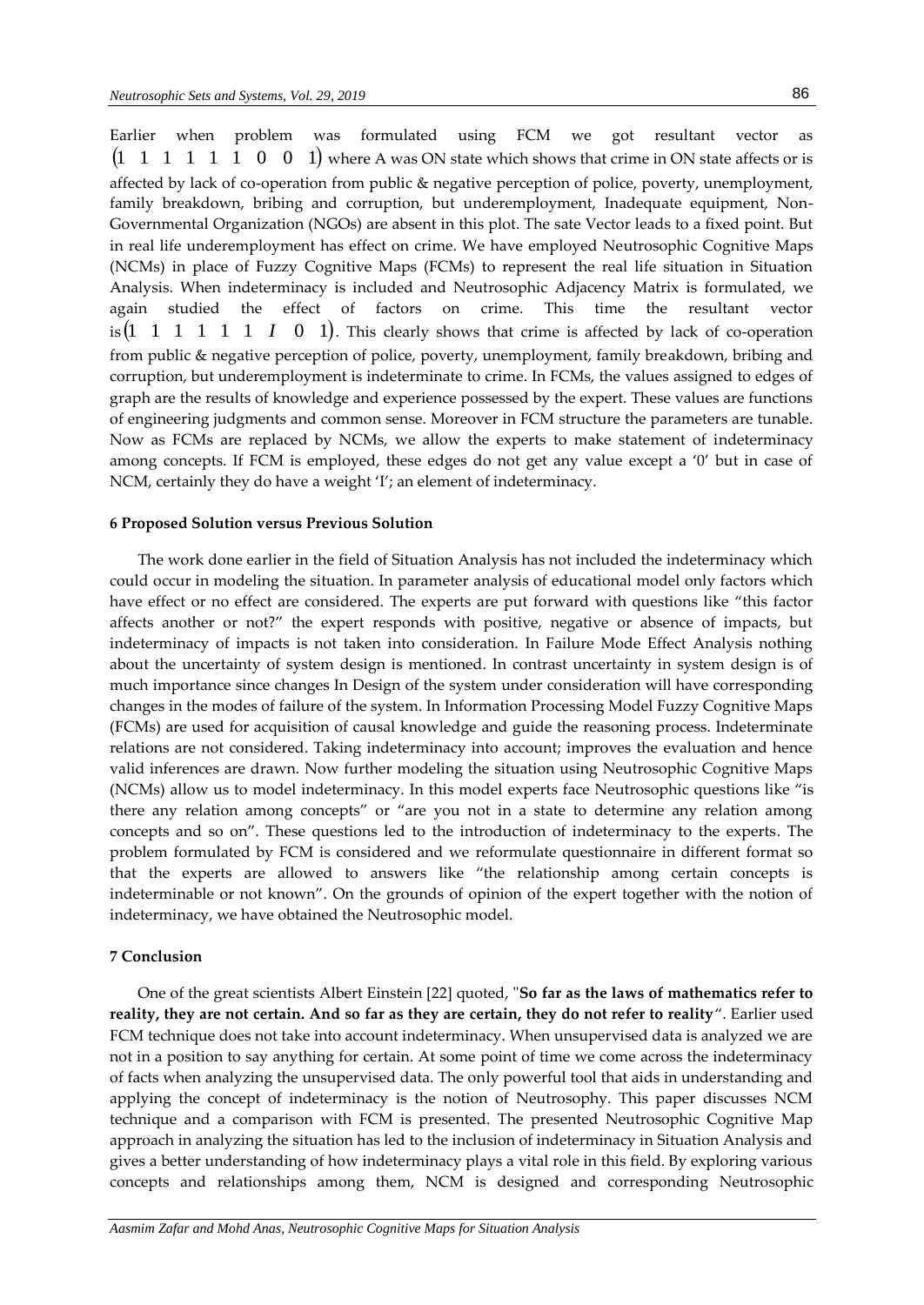Adjacency Matrix is formulated. Through examining the Adjacency matrix a valid inference can be drawn. Future work in this regard might be exploring the structure of NCM and corresponding adjacency matrix, applying learning algorithms to refine structure and carrying out simulation where Situation Analysis is needed to validate the output.

## **References**

- 1. Pew R. W. (2000). The state of situation awareness measurement; heading toward the next century. *Situation Awareness Analysis and Measurement* (M. Endsley and D. Garland, eds.), (pp. 33–50), Mahwah, New Jersey: Lawrence, Erlbaum Associates.
- 2. Roy J. (2001). From data fusion to situation analysis. *Fourth International Conference on Information Fusion*  (ISIF, ed.), vol. II, (Montreal, Canada), (pp. ThC2–3 – ThC2–10).
- 3. Jousselme, Anne-Laure & Maupin, Patrick. (2004). Neutrosophy in Situation Analysis. Proceedings of the Seventh International Conference on Information Fusion, FUSION.
- 4. Bronner G., L'incertitude (1997). vol. 3187 of Quesais-jeParis. Presses Universitaires de France,.
- 5. Kandasamy Vasantha W. B. and Smarandache Florentin (2003). Fuzzy Cognitive Maps and Neutrosophic Cognitive Maps. Xiquan.
- 6. Smarandache, F. (2001). Proceedings of the First International Conference on Neutrosophy, Neutrosophic Set, Neutrosophic Probability and Statistics. Univ. of New Mexico Gallup.
- 7. Smarandache, F. (2001). A Unifying Field in Logics: Neutrosophic Logic, Preface by Charles Le, American Research Press, Rehoboth, 1999, 2000. Second edition of the Proceedings of the First International Conference on Neutrosophy, Neutrosophic Logic, Neutrosophic Set, Neutrosophic Probability and Statistics. University of New Mexico, Gallup. [http://www.gallup.unm.edu/~smarandache/eBook-](http://www.gallup.unm.edu/~smarandache/eBook-%20Neutrosophics2.pdf) Neutrosophics2.pdf
- 8. Smarandache, F. (2000). Collected Papers III, Editura Abaddaba, Oradea. <http://www.gallup.unm.edu/~smarandache/CP3.pdf>
- 9. Smarandache, F. (2001). Definitions Derived from Neutrosophic. In Proceedings of the First International Conference on Neutrosophy, Neutrosophic Logic, Neutrosophic Set, Neutrosophic Probability and Statistics. University of New Mexico, Gallup.
- 10. Smarandache, F. (2003). Neutrosophic Logic Generalization of the Intuitionistic Fuzzy Logic. Presented at the Special Session on Intuitionistic Fuzzy Sets and Related Concepts, of International EUSFLAT Conference, Zittau, Germany.
- 11. Kosko B. (1986). Fuzzy Cognitive Maps. International Journal of Man-Machine Studies (Vol. 24, pp. 65- 75).
- 12. Bagány I. and Takács M. (2017). Soft-computing methods applied in parameter analysis of educational models. IEEE 15th International Symposium on Intelligent Systems and Informatics (SISY), Subotica, Serbia (pp. 000231-000236. doi: 10.1109/SISY.2017.8080559).
- 13. Pelaez E. C. and Bowles B. J. (1995). Applying fuzzy cognitive-maps knowledge-representation to failure modes effects analysis. Annual Reliability and Maintainability Symposium Proceedings, Washington, DC (pp. 450-456. doi: 10.1109/RAMS.1995.513283).
- 14. Jiang G., Tian Z. and Jiang T. (2014). Using Fuzzy Cognitive Maps to Analyze the Information Processing Model of Situation Awareness. In Sixth International Conference on Intelligent Human-Machine Systems and Cybernetics, Hangzhou (pp. 245-248. doi: 10.1109/IHMSC.2014.67).
- 15. Jousselme L. A., Maupin P., and Boss´e E. (2003). Uncertainty in a situation analysis perspective. In Proceedings of 6th Annual Conference on Information Fusion, Cairns, Australia, (pp. 1207–1214).
- 16. Kripke A. S. (1963). Semantical analysis of modal logic I Normal modal propositional calculi. Zeitschriftf ur mathematische Logik und Grundlagen der Mathematik (vol. 9, pp. 67–96, 1963).
- 17. Adebayo A. A. (2013). Social Factors Affecting Effective Crime Prevention and Control in Nigeria. International Journal of Applied Sociology (Vol. 3 No. 4, 2013, pp. 71-75. doi: 10.5923/j.ijas.20130304.01).
- 18. Adegbami A. (2013). Effect of Underemployment on Human Resources Efficiency and Wellbeing in Nigeria. The African Symposium (ISSN# 2326-8077), (Volume 13, No. 2).
- 19. Utuk O. I. (2014). The Role of Non-Governmental Organizations (NGOs) In Participatory and Sustainable Rural Economic Development in Nigeria. IOSR Journal of Economics and Finance (IOSR-JEF) (e-ISSN: 2321-5933, p-ISSN: 2321-5925.Volume 4, Issue 1. PP 22-30).